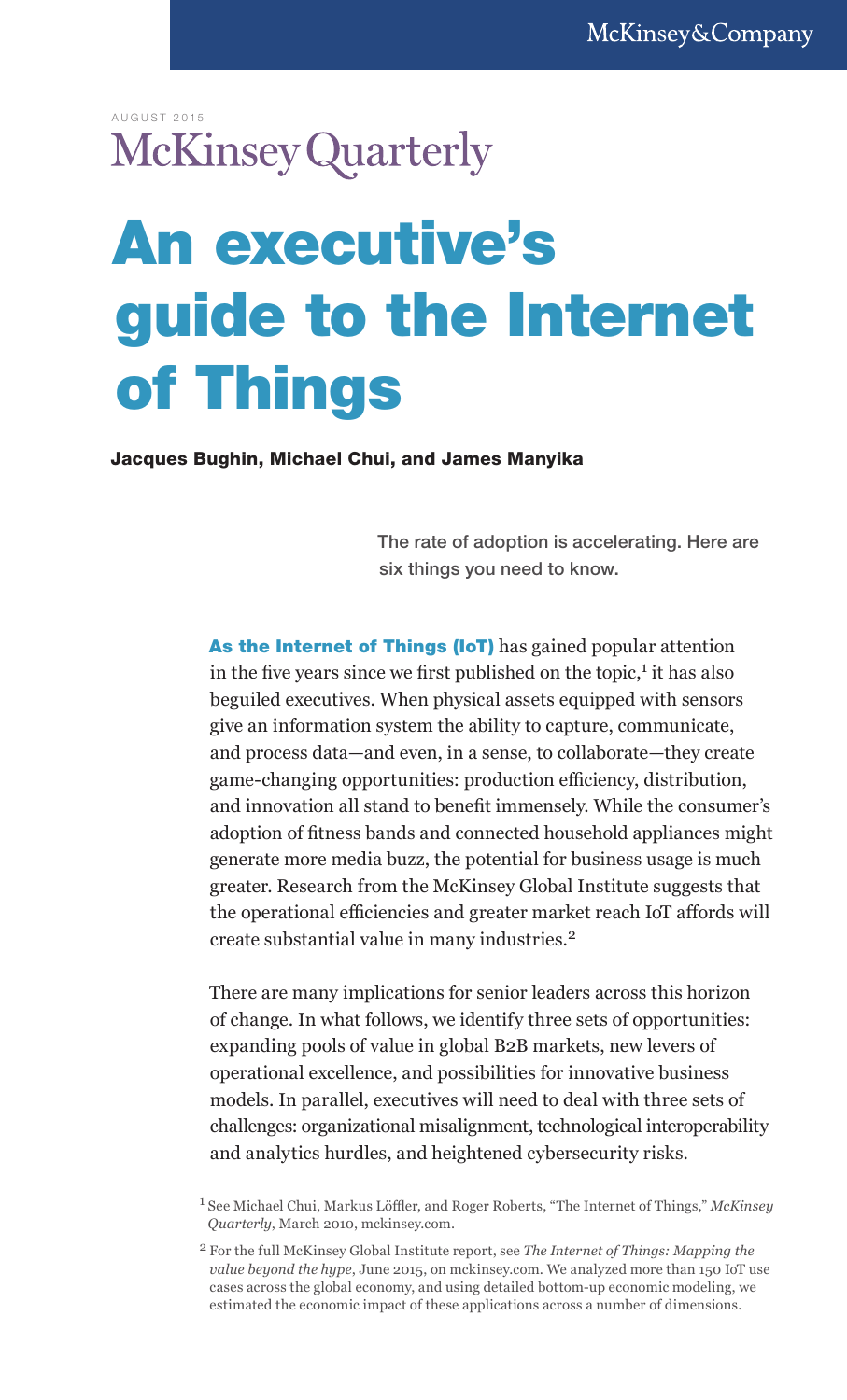# Opportunities beckon . . .

IoT's impact is already extending beyond its early, most visible applications. A much greater potential remains to be tapped.

# Creating B2B value globally

To make the Internet of Things more understandable, media coverage has often focused on consumer applications, such as wearable health and fitness devices, as well as the automation products that create smart homes. Our research reveals considerable value in those areas. Yet the more visible manifestations of IoT's power shouldn't distract executives from a core fact: business-tobusiness applications will account for nearly 70 percent of the value that we estimate will flow from IoT in the next ten years. We believe it could create as much as \$11.1 trillion a year globally in economic value in nine different types of physical settings. Nearly \$5 trillion would be generated almost exclusively in B2B settings: factories in the extended sense, such as those in manufacturing, agriculture, and even healthcare environments; work sites across mining, oil and gas, and construction; and, finally, offices.

There's also a global dimension to IoT's B2B potential. Emerging markets, whose manufacturing-intensive economies often supply goods to final manufacturers, will be prime areas for IoT adoption. But over the next ten years, the total economic impact from IoT will be greater in advanced economies, given the possibility of larger cost savings and higher adoption rates (Exhibit 1).

However, an estimated 38 percent of IoT's overall worldwide value will likely be generated in developing economies, and eventually, the number of IoT deployments in such markets could surpass those in developed ones. In fact, deployments in developing economies are likely to exceed the global average in work-site settings (such as mining, oil and gas drilling, and construction) and in factories. For instance, China, with its large and growing industrial and manufacturing base, stands to reap major benefits not only on the factory floor but also in product distribution. In fact, developing economies could leapfrog the developed world in some IoT applications because there are fewer legacy technologies to displace.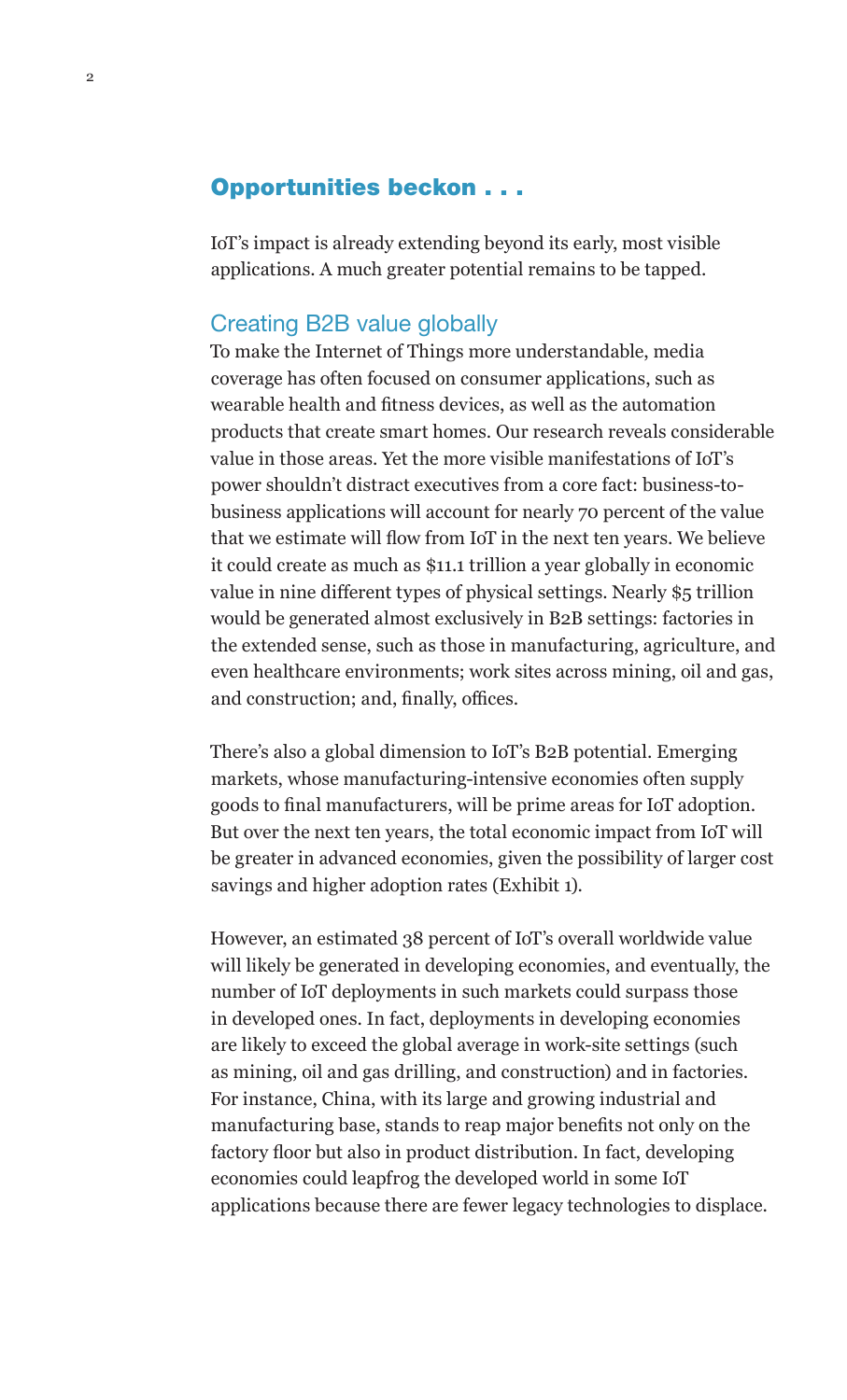# Exhibit 1

Share of economic impact, 2025, %

The economic impact of the Internet of Things will be greater in advanced economies.

#### **Advanced economies** Developing economies Settings **Reasons for varying impact Homes** 77 23 Higher penetration of the Internet of Things (IoT) in advanced economies; higher value of time saved Retail environments Higher adoption of IoT **1992 - Trighter adoption of ion**<br>in advanced economies Human Healthcare spending in advanced economies is twice that of developing economies 89 11 **Offices** Impact of IoT more valuable in advanced economies because of higher costs and wages 75 25 Vehicles 63 37 Higher costs in advanced economies

| <b>Cities</b>       | 62 | 38 | More autonomous vehicles<br>in advanced economies                |
|---------------------|----|----|------------------------------------------------------------------|
| <b>Factories</b>    | 57 | 43 | Larger investments in automation<br>in advanced economies        |
| Outside             | 56 | 44 | Transportation/shipping spending<br>higher in advanced economies |
| <b>Work sites</b>   | 54 | 46 | Higher adoption of IoT<br>in advanced economies                  |
| Overall<br>estimate | 62 | 38 |                                                                  |

McKinsey&Company | McKinsey Global Institute analysis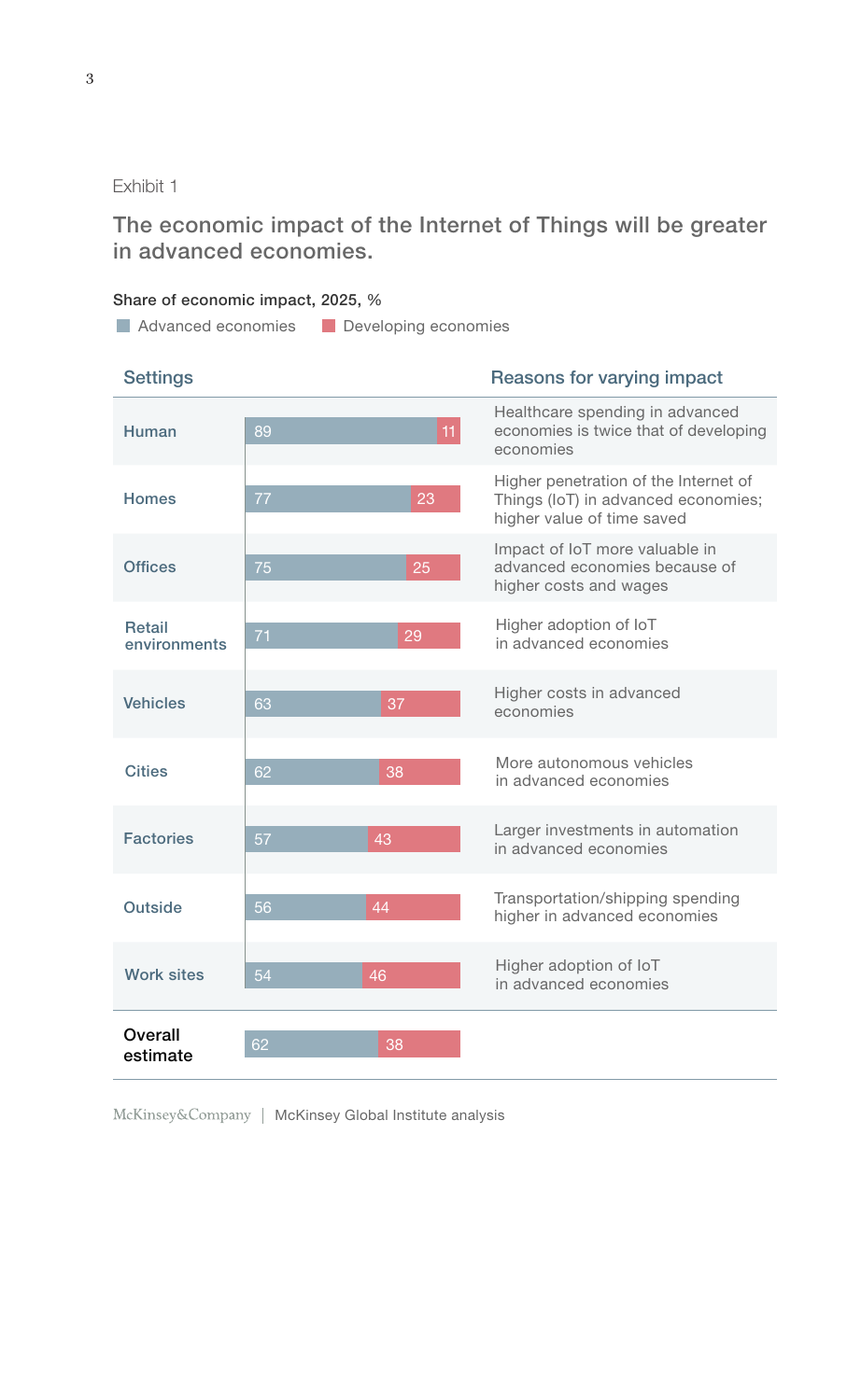# Optimizing operations

Investing in IoT hardware—from sensors embedded in manufacturing equipment and products to electronically tagged items along the supply chain—is only the starting point of the value equation. The biggest competitive gains come when IoT data inform decisions. Our work shows that most of the new business value will arise from optimizing operations. For example, in factories, sensors will make processes more efficient, providing a constant flow of data to optimize workflows and staffing:

- Sensor data that are used to predict when equipment is wearing down or needs repair can reduce maintenance costs by as much as 40 percent and cut unplanned downtime in half.
- Inventory management could change radically, as well. At autoparts supplier Wurth USA, cameras measure the number of components in iBins along production lines, and an inventorymanagement system automatically places supply orders to refill the containers.
- In mining, self-driving vehicles promise to raise productivity by 25 percent and output by 5 percent or more. They could also cut health and safety costs as much as 20 percent by reducing the number of workplace accidents.

IoT systems can also take the guesswork out of product development by gathering data about how products (including capital goods) function, as well as how they are actually used. Using data from equipment rather than information from customer focus groups or surveys, manufacturers will be able to modify designs so that new models perform better and to learn what features and functionality aren't used and should therefore be eliminated or redesigned. By analyzing usage data, for example, a carmaker found that customers were not using the seat heater as frequently as would be expected from weather data. That information prompted a redesign to allow easier access: the carmaker updated the software for the dashboard touchscreen to include the seat-heater command. This illustrates another capability of connected devices: with the ability to download new features, these products can actually become more robust and valuable while in service, rather than depreciate in value.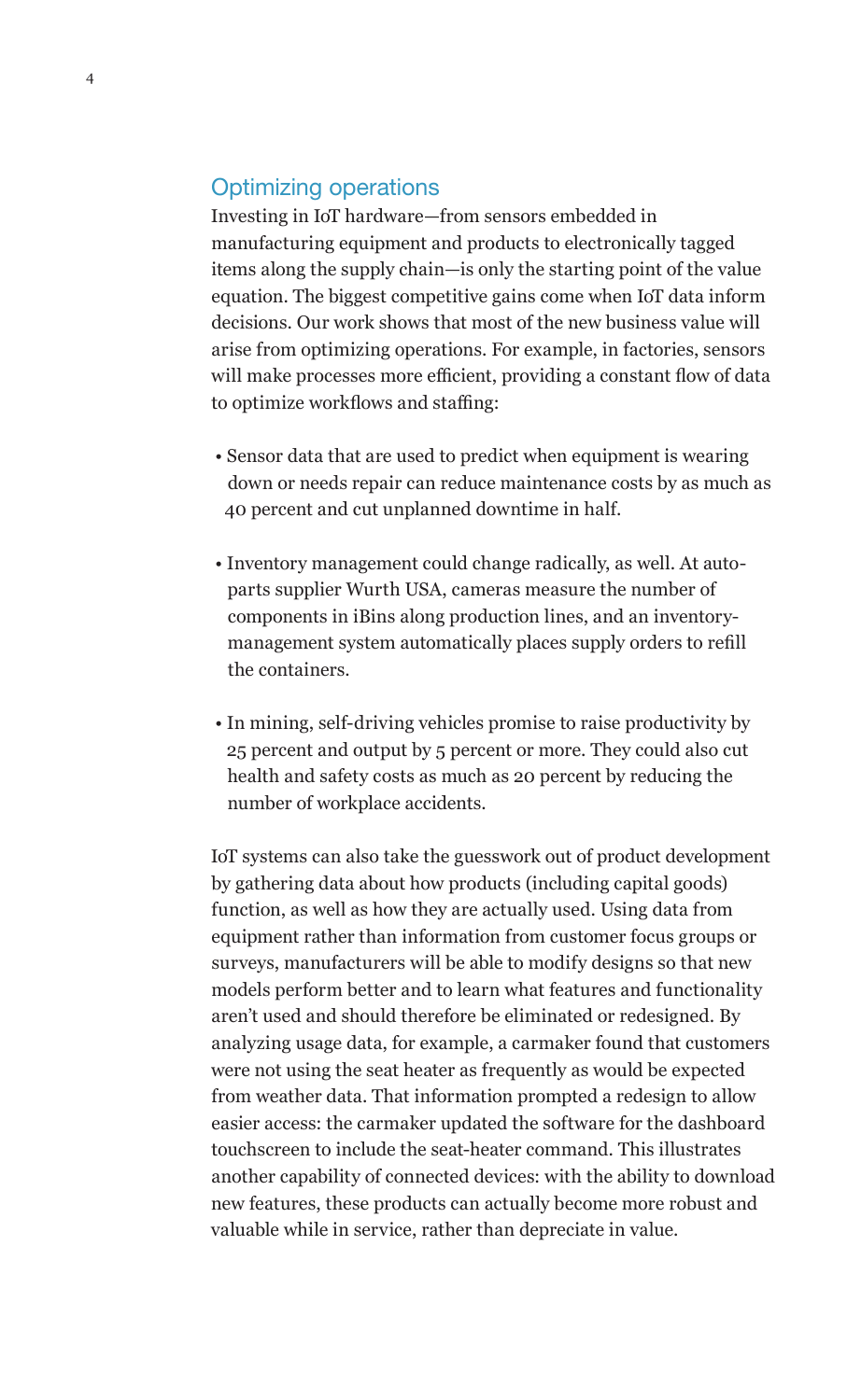Despite this value, most data generated by existing IoT sensors are ignored. In the oil-drilling industry, an early adopter, we found that only 1 percent of the data from the 30,000 sensors on a typical oil rig are used, and even this small fraction of data is not used for optimization, prediction, and data-driven decision making, which can drive large amounts of incremental value.

#### Creating innovative business models

IoT can also spur new business models that would shift competitive dynamics within industries. One example is using IoT data and connectivity to transform the sale of industrial machinery and other goods into a service. The pioneers of this trend were jetengine manufacturers that shifted their business model to selling thrust and ancillary services rather than physical equipment. Now these models are proliferating across industries and settings. Transportation as a service, enabled by apps and geolocation devices, is encroaching on vehicle sales and traditional distribution alike. Manufacturers of products such as laser printers with IoT capabilities are morphing into robust service businesses.

IoT makes these business models possible in a number of ways. First, the ability to track when and how physical assets are actually used allows providers to price and charge for use. Second, the combined data from all these connected assets help a supplier to operate equipment much more efficiently than its customers would, since its customers would only have a limited view of their own equipment if they purchased and ran it themselves. Furthermore, analysis of IoT data can enable condition-based, predictive maintenance, which minimizes unplanned downtime.

This business-model shift will require product companies to develop and flex their service muscles. Product development, for instance, becomes service development, where value is cocreated with customers. It won't be enough to focus on the product features customers will pay the most for. Developers will need to understand the business outcomes their customers seek and learn how to shape offerings to facilitate those outcomes most effectively. Service providers will also have to take on capacity-planning functions including planning for peak usage and utilizing IoT data to forecast demand.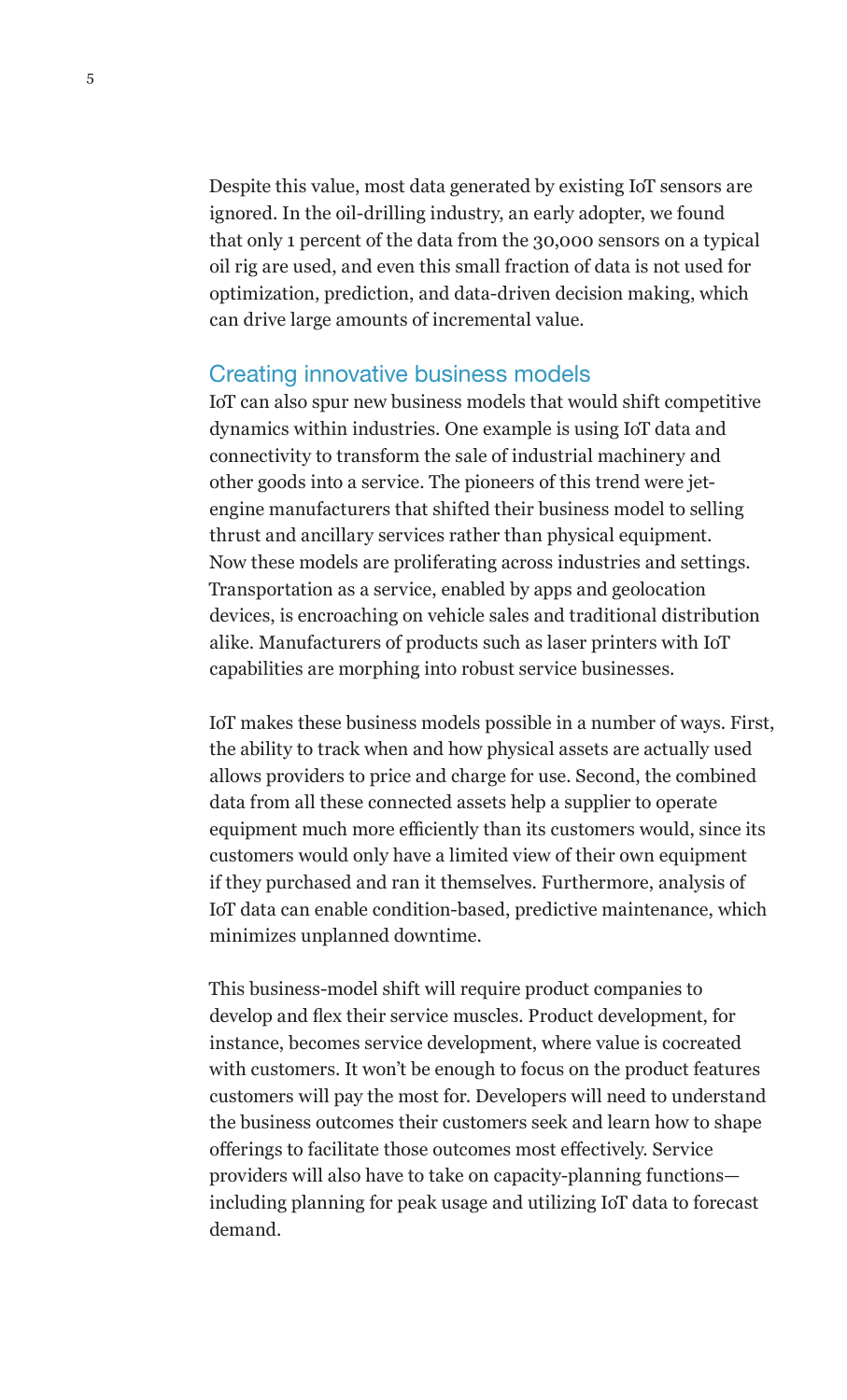# . . . but challenges remain

As with any major technological shift, realizing IoT's potential will require significant management attention not just to new technical imperatives but also to organizational issues.

# Aligning the organization

IoT will challenge traditional organizational roles as information technology becomes widely embedded across assets, inventories, and operations. One focal point will be the IT function, for the Internet of Things requires it to assume a transformed role that spans beyond computers, networks, mobile devices, and data centers. Instead, IT will have to join with line managers to oversee IoT systems that are essential to improve both the top and bottom lines.

In retailing, for instance, one of the largest sources of value could be the sales lift that real-time, in-store personalized offers are expected to deliver. This will require the sophisticated integration of data across many sources: real-time location data (the shopper's whereabouts in a store), which would link to data from sensors in the building; customer-relationship-management data, including the shopper's online-browsing history; and data from tags in the items on display, telling the customer to enter a specific aisle, where he or she could use an instant coupon sent to a phone to buy an item previously viewed online. In short, information technology and operations technology will converge, both technically and in their metrics of success. As a result, companies will have to align their IT and operational leadership tightly, though traditionally these functions tended to work separately and, more often than not, held each other at arm's length.

Beyond expanding IT's role, IoT will challenge other notions of organizational responsibilities. Chief financial, marketing, and operating officers, as well as leaders of business units, will have to be receptive to linking up their systems. Companies may need to train employees in new skills, so the organization can become more analytically rigorous and data driven. Analytics experts and data scientists must be connected with executive decision makers and (to optimize insights from the new data) with frontline managers. In some cases, the decision makers will be algorithms. When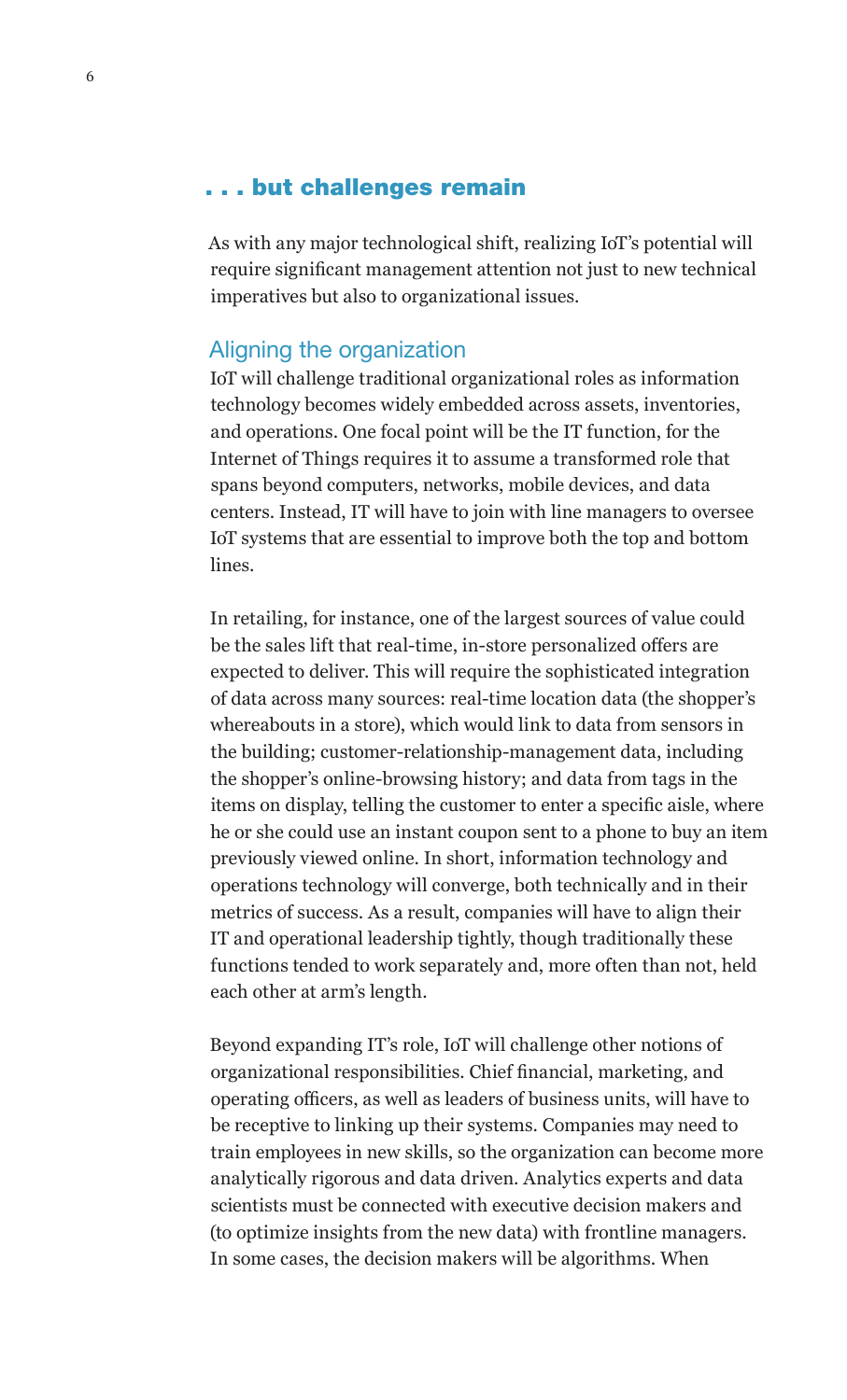companies need large-scale real-time action—such as optimizing the control of equipment across an entire factory—IoT systems will make decisions automatically. Managers will monitor metrics and set policy.

# Overcoming interoperability and analytics hurdles

Strategies that use IoT data in an effective way often call for interoperability. We estimate that nearly 40 percent of the potential value, on average, will require different IoT systems to communicate with one another and to integrate data (Exhibit 2). Relatively little of that is happening now. For example, on offshore oil platforms today, components such as pumps are often installed as connected devices, but in a limited fashion: devices individually connect back to their manufacturers, which monitor and control machines and can optimize their maintenance and performance individually. However, data from multiple components and systems must be combined to identify more than half of the predictable performance issues that arise in day-to-day platform operations, including those that could impact overall oil-production volumes.

Many large companies will have enough market power to specify that their IoT vendors make systems interoperable. In some cases, this will lead vendors to choose common standards that will ultimately speed up adoption. In other cases, interoperability could also be achieved with software platforms designed to combine data from multiple systems. That will create new market opportunities for companies capable of integrating data from diverse sources.

However, simply bringing data together from different IoT systems won't be enough. Indeed, IoT may exacerbate many of the challenges we have observed when companies use big data.3 In moving to a world where IoT is used for prediction and optimization, companies face an analytics challenge. They'll need to develop or purchase, to customize, and then to deploy analytical software that extracts actionable insights from the torrent of data IoT will generate. And in many cases, the algorithms embedded in this software will have to analyze data streams in real time—a task many traditional analytical tools are not designed to do. This offers another potential market opportunity for innovative software developers.

3 For more, see *Big data: The next frontier for innovation, competition, and productivity*, McKinsey Global Institute, May 2011, on mckinsey.com.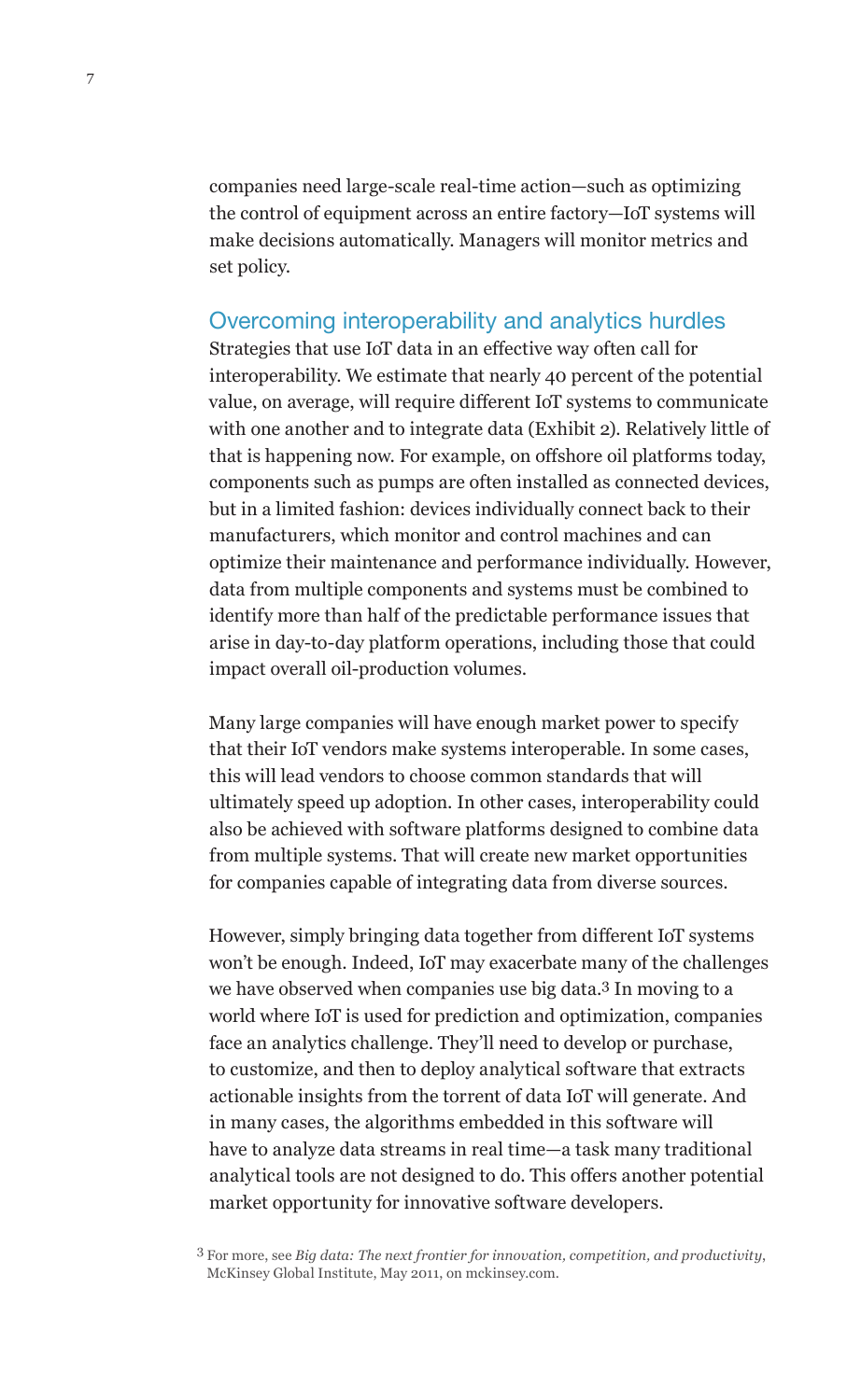#### Exhibit 2

IoT's interoperability could deliver over \$4 trillion out of an \$11.1 trillion economic impact.



<sup>1</sup>Includes sized applications only; includes consumer surplus.

McKinsey&Company | Source: Expert interviews; McKinsey Global Institute analysis

# Facing up to the security imperative

The prospect of implementing the Internet of Things should prompt even greater concern about cybersecurity among executives. IoT poses not only the normal risks associated with the increased use of data but also the vastly greater risks of systemic breaches as organizations connect to millions of embedded sensors and communications devices. Each is a potential entry point for